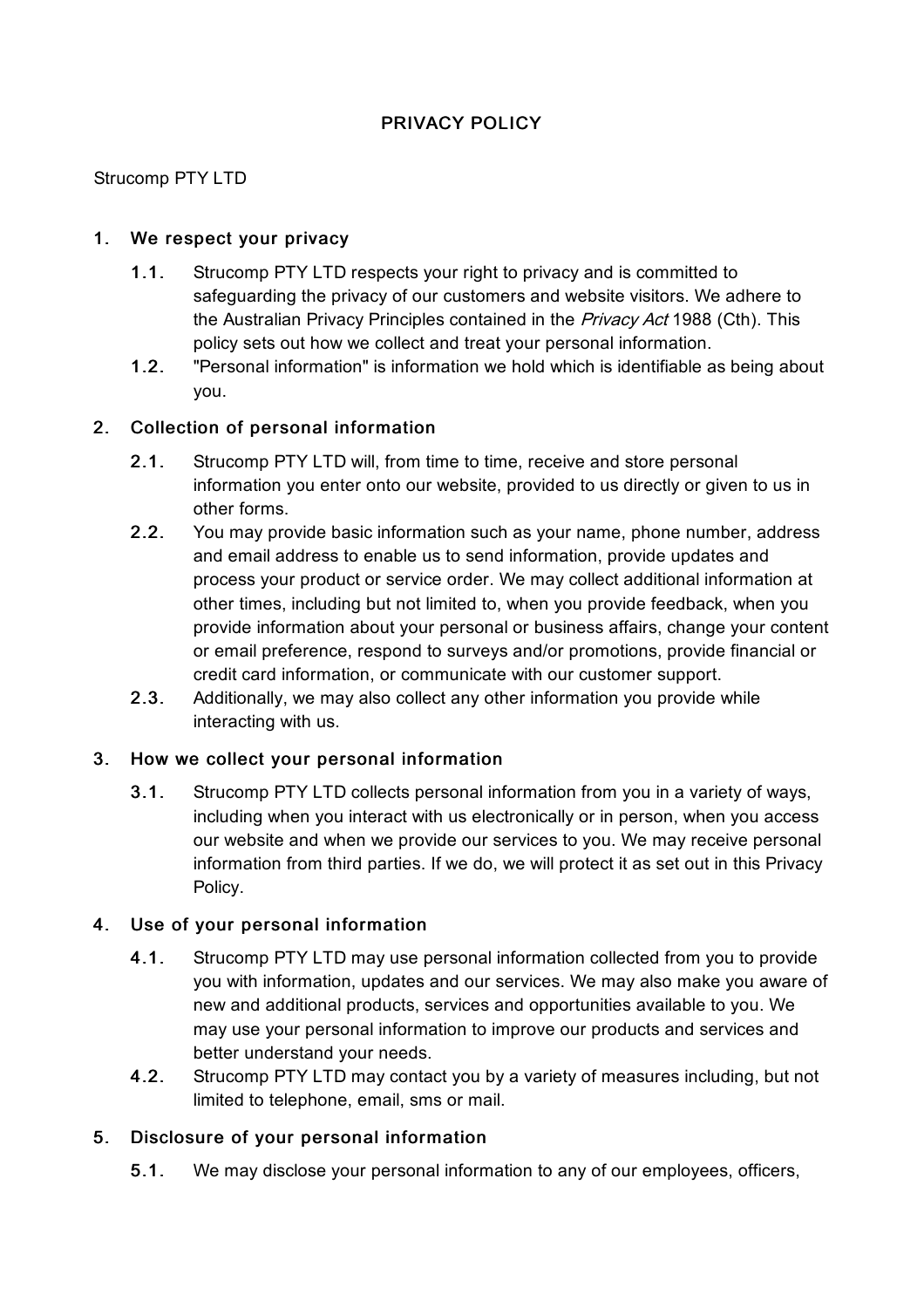insurers, professional advisers, agents, suppliers or subcontractors insofar as reasonably necessary for the purposes set out in this Policy. Personal information is only supplied to a third party when it is required for the delivery of our services.

- 5.2. We may from time to time need to disclose personal information to comply with a legal requirement, such as a law, regulation, court order, subpoena, warrant, in the course of a legal proceeding or in response to a law enforcement agency request.
- 5.3. We may also use your personal information to protect the copyright, trademarks, legal rights, property or safety of Strucomp PTY LTD, https://www.mechanicslab.com/, its customers or third parties.
- 5.4. Information that we collect may from time to time be stored, processed in or transferred between parties located in countries outside of Australia.
- 5.5. If there is a change of control in our business or a sale or transfer of business assets, we reserve the right to transfer to the extent permissible at law our user databases, together with any personal information and non-personal information contained in those databases. This information may be disclosed to a potential purchaser under an agreement to maintain confidentiality. We would seek to only disclose information in good faith and where required by any of the above circumstances.
- 5.6. By providing us with personal information, you consent to the terms of this Privacy Policy and the types of disclosure covered by this Policy. Where we disclose your personal information to third parties, we will request that the third party follow this Policy regarding handling your personal information.

## 6. Security of your personal information

- 6.1. Strucomp PTY LTD is committed to ensuring that the information you provide to us is secure. In order to prevent unauthorised access or disclosure, we have put in place suitable physical, electronic and managerial procedures to safeguard and secure information and protect it from misuse, interference, loss and unauthorised access, modification and disclosure.
- 6.2. The transmission and exchange of information is carried out at your own risk. We cannot guarantee the security of any information that you transmit to us, or receive from us. Although we take measures to safeguard against unauthorised disclosures of information, we cannot assure you that personal information that we collect will not be disclosed in a manner that is inconsistent with this Privacy Policy.

## 7. Access to your personal information

- 7.1. You may request details of personal information that we hold about you in accordance with the provisions of the Privacy Act 1988 (Cth). A small administrative fee may be payable for the provision of information. If you would like a copy of the information, which we hold about you or believe that any information we hold on you is inaccurate, out of date, incomplete, irrelevant or misleading, please email us at info@mechanics-lab.com.
- 7.2. We reserve the right to refuse to provide you with information that we hold about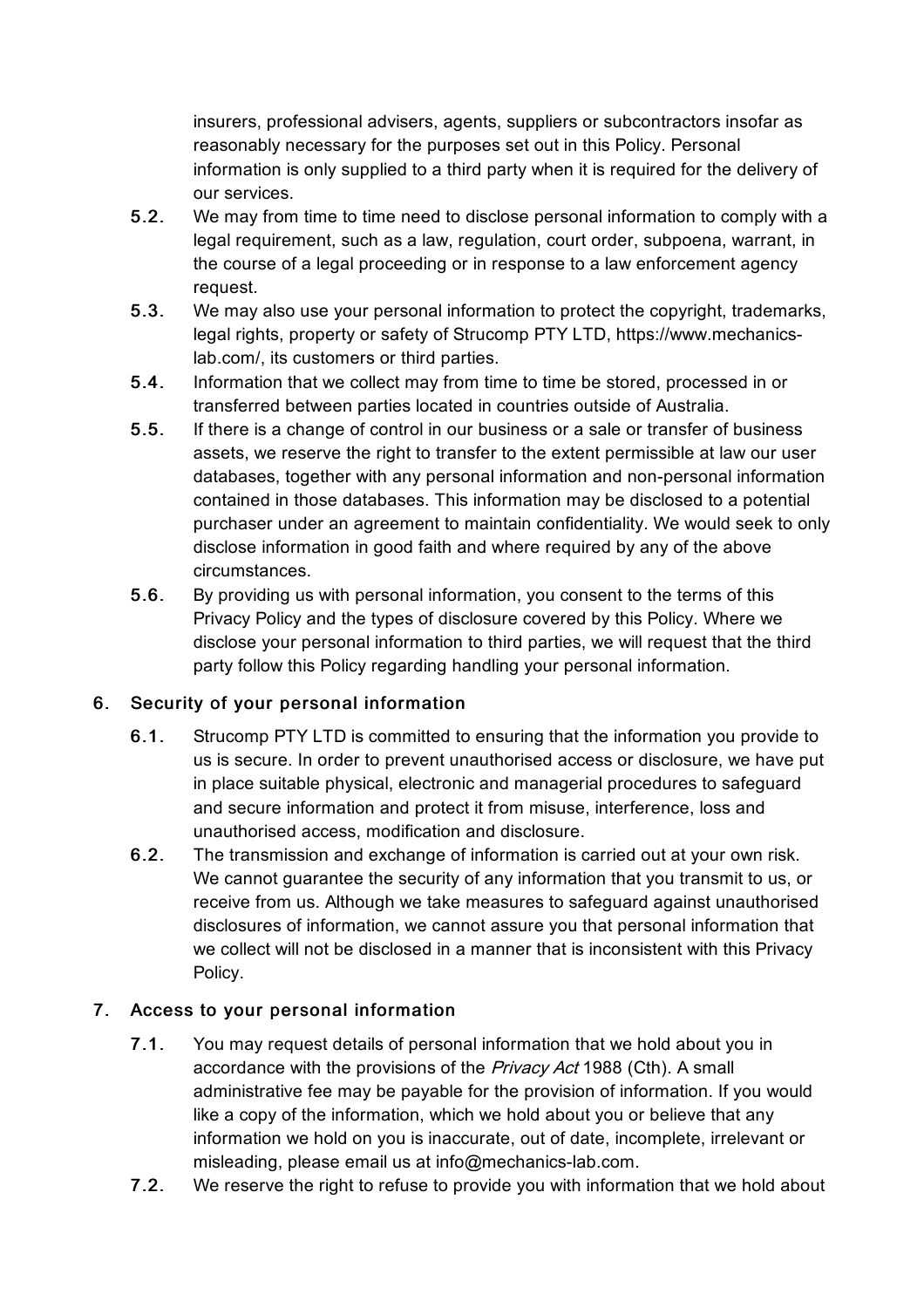you, in certain circumstances set out in the Privacy Act.

### 8. Complaints about privacy

8.1. If you have any complaints about our privacy practices, please feel free to send in details of your complaints to 46 Barrington Ave, Melbourne, Victoria, 3101. We take complaints very seriously and will respond shortly after receiving written notice of your complaint.

### 9. Changes to Privacy Policy

9.1. Please be aware that we may change this Privacy Policy in the future. We may modify this Policy at any time, in our sole discretion and all modifications will be effective immediately upon our posting of the modifications on our website or notice board. Please check back from time to time to review our Privacy Policy.

#### 10. Website

10.1. When you visit our website

When you come to our website (https://www.mechanics-lab.com/) we may collect certain information such as browser type, operating system, website visited immediately before coming to our site, etc. This information is used in an aggregated manner to analyse how people use our site, such that we can improve our service.

10.2. Cookies

We may from time to time use cookies on our website. Cookies are very small files which a website uses to identify you when you come back to the site and to store details about your use of the site. Cookies are not malicious programs that access or damage your computer. Most web browsers automatically accept cookies but you can choose to reject cookies by changing your browser settings. However, this may prevent you from taking full advantage of our website. Our website may from time to time use cookies to analyses website traffic and help us provide a better website visitor experience. In addition, cookies may be used to serve relevant ads to website visitors through third party services such as Google Adwords. These ads may appear on this website or other websites you visit.

10.3. Third party sites

Our site may from time to time have links to other websites not owned or controlled by us. These links are meant for your convenience only. Links to third party websites do not constitute sponsorship or endorsement or approval of these websites. Please be aware that Strucomp PTY LTD is not responsible for the privacy practises of other such websites. We encourage our users to be aware, when they leave our website, to read the privacy statements of each and every website that collects personal identifiable information.

Approved by